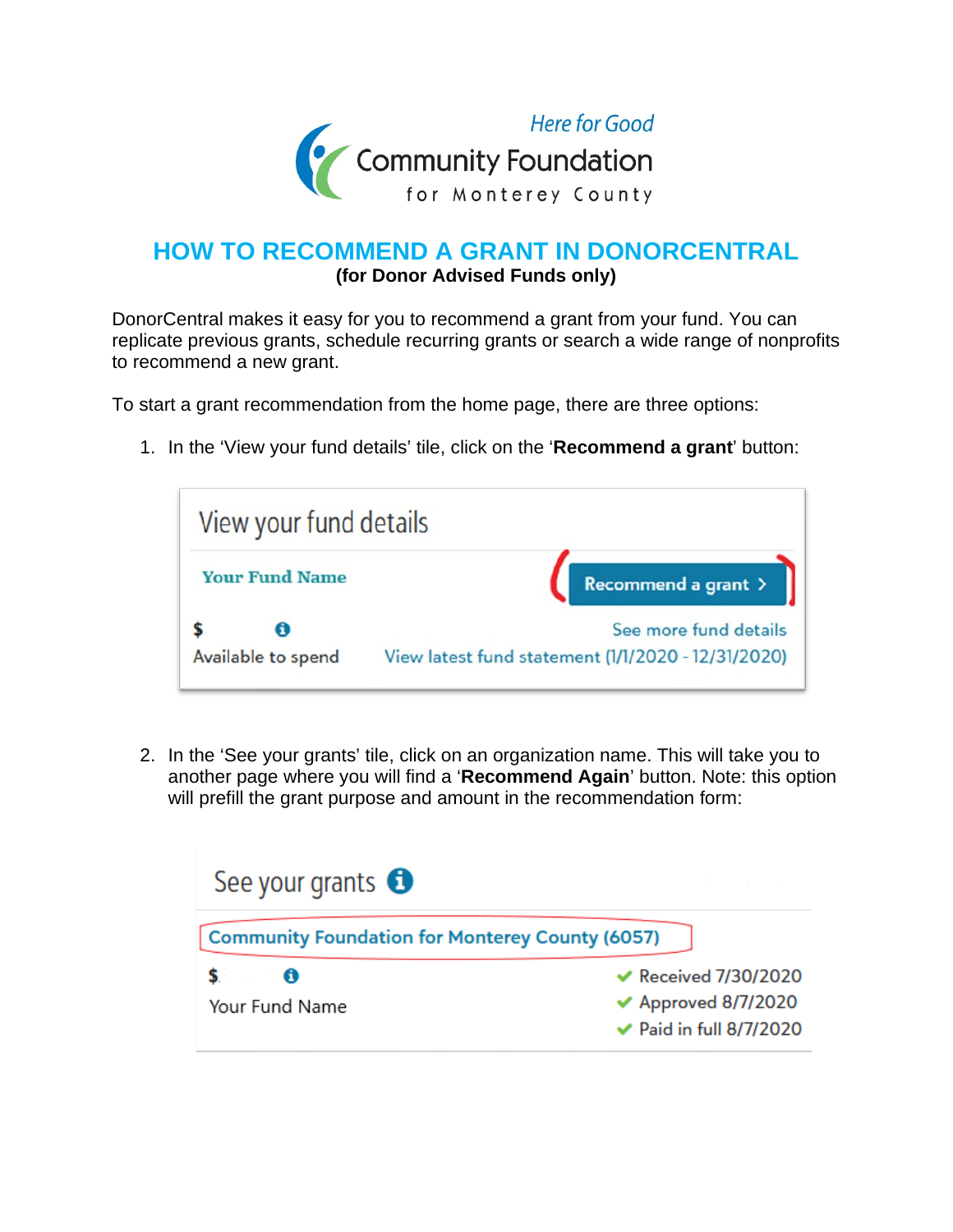3. Along the top, there is a 'Recommendations' drop-down menu. Click on that and select 'New":



After selecting one of the three options above, the Grant Recommendation Form will pop up.

Under "Organizations in CFMC database" begin typing in the '**Organization Name**' or '**Prior Grant Recipient**' fields, and a list will appear with matching names. If the organization does not appear, this means it isn't in the CFMC database. For these, select '**Enter New Organization**' and fill in the required fields.

| Organization<br>Recommendation                                                                                                                                                                                                                                        | Agreement |          |
|-----------------------------------------------------------------------------------------------------------------------------------------------------------------------------------------------------------------------------------------------------------------------|-----------|----------|
| Organization in CFMC database                                                                                                                                                                                                                                         |           |          |
| Organization Name *                                                                                                                                                                                                                                                   |           |          |
| Enter organization name here                                                                                                                                                                                                                                          |           | $\times$ |
|                                                                                                                                                                                                                                                                       |           |          |
| Enter prior grantee name here                                                                                                                                                                                                                                         |           | $\times$ |
|                                                                                                                                                                                                                                                                       |           |          |
| doesn't appear, please click on the "Enter New Organization" box below and<br>fill in the form.<br>OR<br>Prior Grant Recipient *<br>You can use this field to search ONLY for organizations to which you have<br>previously granted.<br>$\Box$ Enter New Organization |           |          |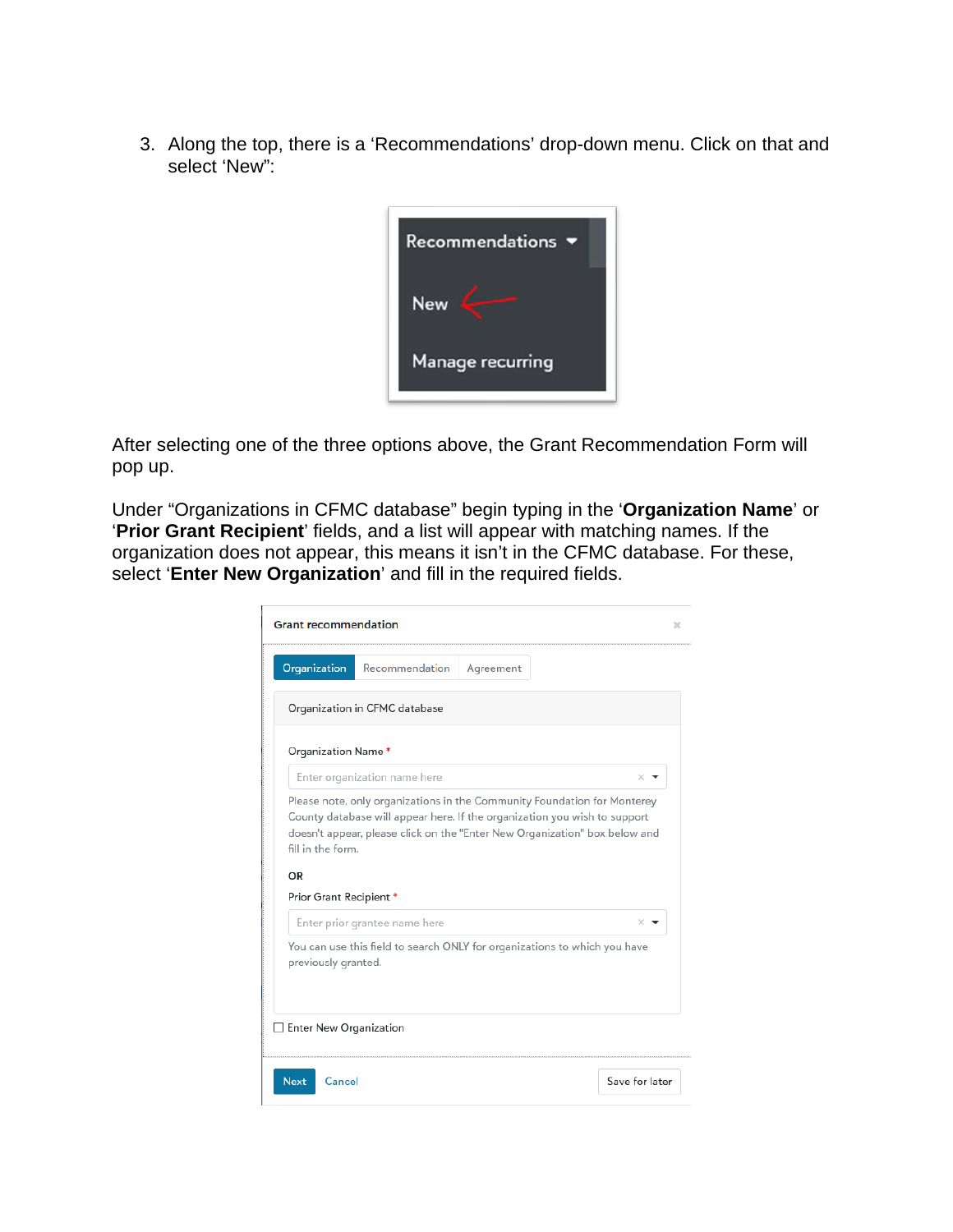Click '**Next**'

Your fund name should appear in the funding source field. If it doesn't, use the '**Funding Source**' drop-down to select which fund the grant should come from. Then fill in the rest of the fields as needed. If you wish to make your grant recurring, select '**Is Recurring**' and fill in the fields as needed.

| <b>Grant recommendation</b> |                                                |                                                                               | ×              |
|-----------------------------|------------------------------------------------|-------------------------------------------------------------------------------|----------------|
| Organization                | Recommendation                                 | Agreement                                                                     |                |
| Fund                        |                                                |                                                                               |                |
| Funding source *            |                                                |                                                                               |                |
| Select a fund               |                                                |                                                                               | $\times$       |
| Advisor anonymous           |                                                |                                                                               |                |
| And/Or                      |                                                |                                                                               |                |
| Fund anonymous              |                                                |                                                                               |                |
| Grant                       |                                                |                                                                               |                |
| Amount*                     |                                                |                                                                               |                |
| \$                          |                                                |                                                                               |                |
|                             | The minimum grant amount is \$250              |                                                                               |                |
| Grant Program or Purpose    |                                                |                                                                               |                |
|                             | general operating support                      |                                                                               |                |
| program or purpose.         |                                                | Leave this field as is for general operating support, or enter in a specific  | ä.             |
|                             | Additional Information or Special Instructions |                                                                               |                |
|                             |                                                |                                                                               |                |
|                             | Honor or Memory of a person.                   | Enter here any other information about this grant, such as if the grant is in | ă              |
| Recurrence                  |                                                |                                                                               |                |
| $\Box$ Is recurring         |                                                |                                                                               |                |
| Previous                    | Next<br>Cancel                                 |                                                                               | Save for later |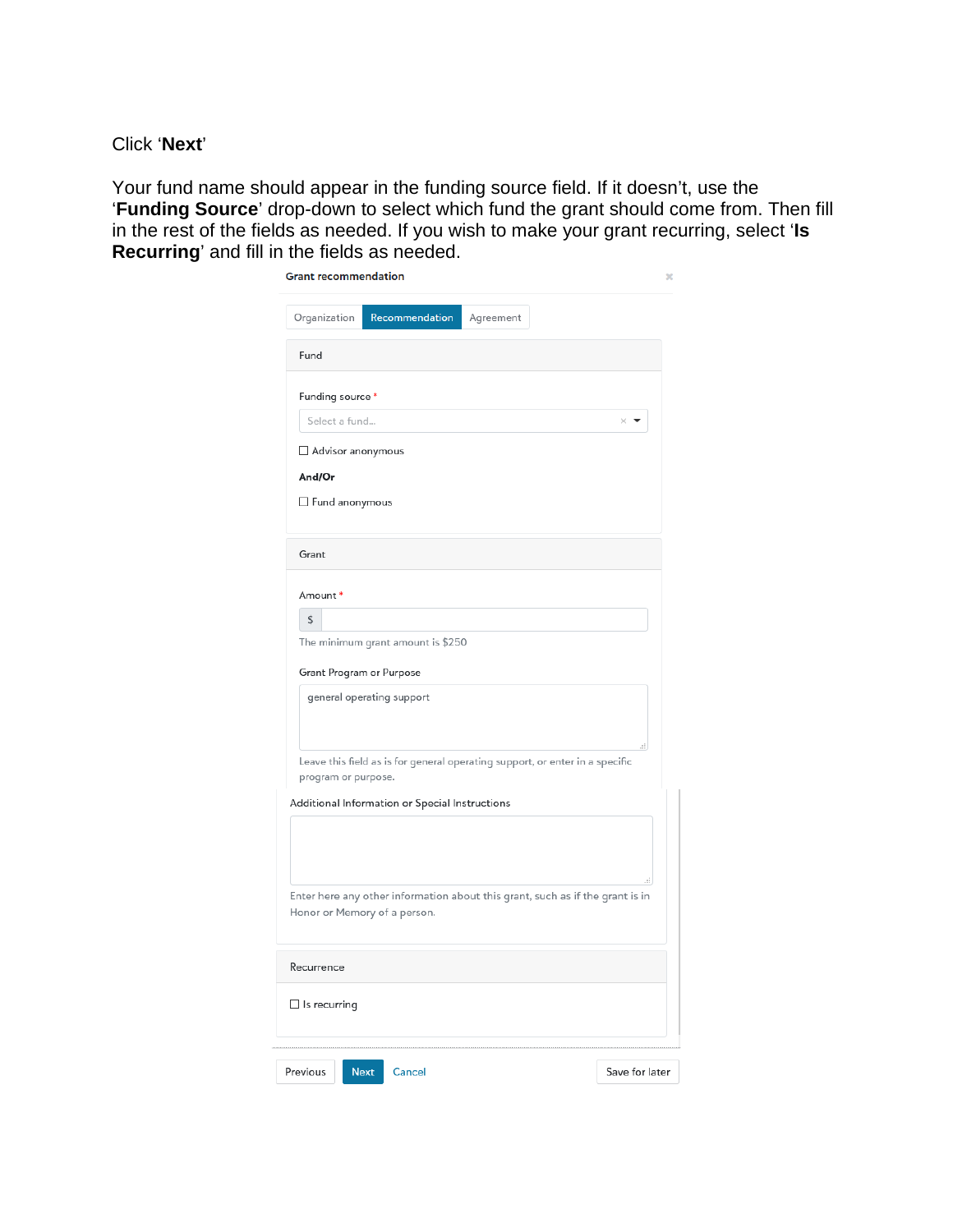## Click '**Next**' and Agree to the 'Fine Print' by clicking the box.

| <b>Grant recommendation</b> |                                                                                                                                                |           |                                                                                                                                                                                                                                                                                                                                                                                               | × |
|-----------------------------|------------------------------------------------------------------------------------------------------------------------------------------------|-----------|-----------------------------------------------------------------------------------------------------------------------------------------------------------------------------------------------------------------------------------------------------------------------------------------------------------------------------------------------------------------------------------------------|---|
| Organization                | Recommendation                                                                                                                                 | Agreement |                                                                                                                                                                                                                                                                                                                                                                                               |   |
| of 2006.<br>l agree         | grant recommended will not result in the fulfillment of any legally<br>grants from donor-advised funds to, or for the specific benefit of, any |           | By checking the "I agree" box, I certify that approval and payment of the<br>enforceable pledge made by any donor advisor, nor the receipt of any goods<br>or services by any donor advisor. I understand that CFMC does not make<br>individual; for any non-charitable purpose; or to any agency which is not<br>recognized as tax-exempt under the provisions of the Pension Protection Act |   |
| Previous                    | <b>Review</b><br>Cancel                                                                                                                        |           | Save for later                                                                                                                                                                                                                                                                                                                                                                                |   |

## Click '**Review**'

This next page will show you an overview of the grant recommendation. Make sure everything is correct. If you would like to change anything, you can click '**Previous**' to go back and edit your recommendation.

| Review                         |                                       | ×              |
|--------------------------------|---------------------------------------|----------------|
| Organization Name              | Organization Name<br>will appear here |                |
| New Organization?              | No                                    |                |
| Funding source                 | Your Fund Name                        |                |
| Advisor Anonymous?             | No                                    |                |
| Fund Anonymous?                | No                                    |                |
| Amount                         | \$500.00                              |                |
| Grant Program or<br>Purpose    | general operating support             |                |
| Additional<br>Instructions     | None found                            |                |
| <b>√Terms &amp; conditions</b> |                                       |                |
| Submit<br>Previous             | Cancel                                | Save for later |